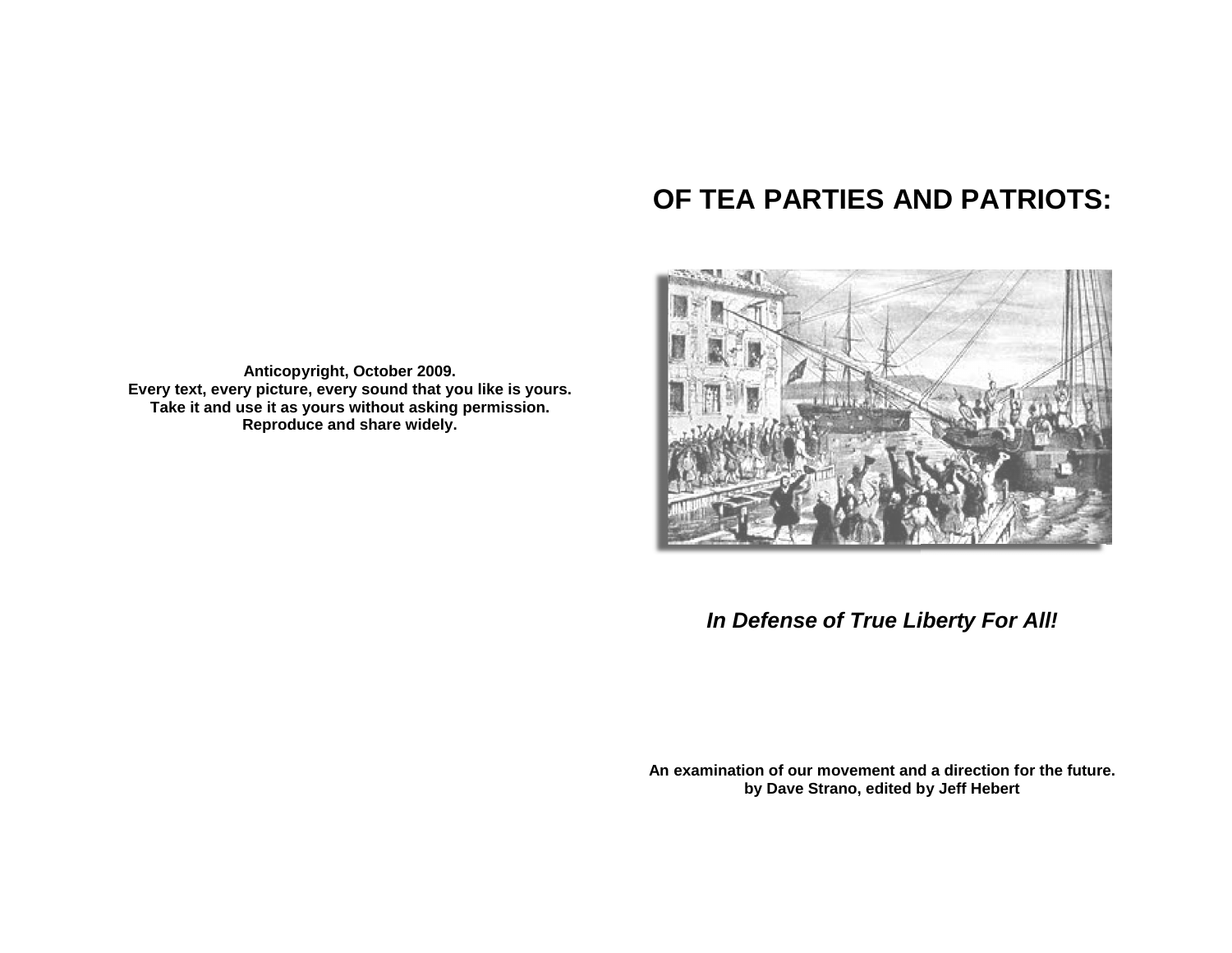

**….and we won't tread on anyone else.**

include a "war" against Meth, many rural white working people are finding themselves in prison and on the other side of the bars from their neighbors in guard's uniforms. We need rehab and jobs for rural people so they don't get sucked into using or making Meth because it's the only possibility for income or escape.

11) Do anything you can to take back resources from the rich. We'll keep this suggestion intentionally vague. The rich have all the food, all the money, all the wealth, and all the power. Let's take it back. Any way we can.

## *Spread this article far and wide, and let's get organized to provide the economic security and True Liberty that we deserve!*

Comments? Questions? Concerns? Hate mail? Wishes to collaborate? ironrail@gmail.com johnbrown@riseup.net

## **Resources:**

http://flag.blackened.net www.anarchistfaq.org www.infoshop.org www.democracynow.org www.theanarchistlibrary.org www.anarchistnews.org www.zmag.org http://libcom.org www.prole.info http://threewayfight.blogspot.com www.chomsky.info www.thetake.org http://en.wikipedia.org/wiki/Libertarian\_socialism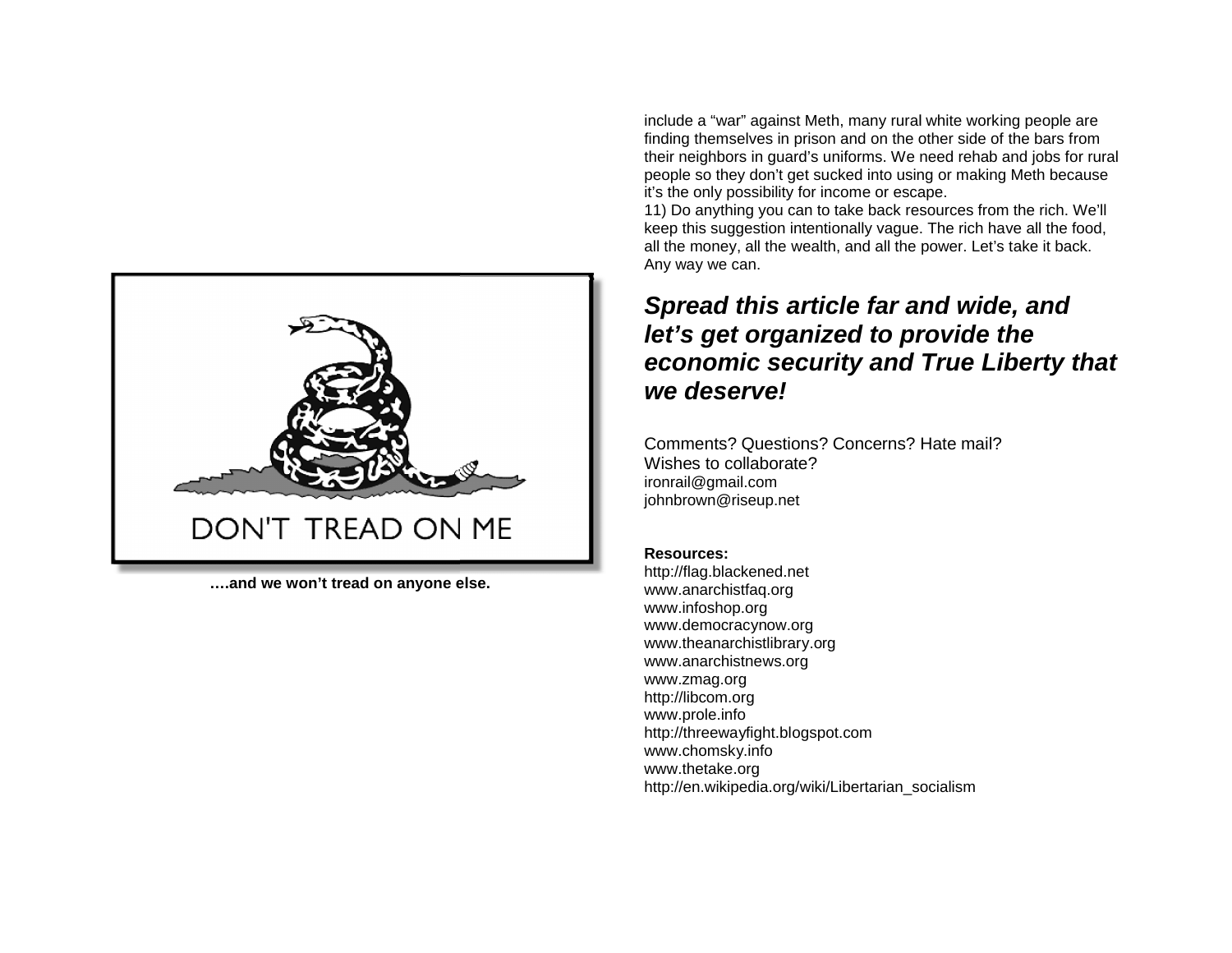bank's attempts at evictions and foreclosures.

4) Refuse to pay any debts you "owe" to the rich elites who own almost everything already. Don't pay your hospital bills, your credit card bills, or any other debts you have. Don't give these people that have been exploiting us any more of your money. They have plenty of it already.

5) Support soldiers' resistance to war and occupation. Many people just like us are refusing orders to deploy, and resisting the occupations of Iraq and Afghanistan in other ways. Lend them your support at couragetoresist.org

6) Don't join the military, and help prevent your family members from joining the military. This institution has robbed too many working people of their lives by convincing them it's their patriotic duty. We must stop falling for this line, and go to battle for our own economic security and jobs that don't get us killed, not to help the political elites.

7) Follow the examples of other working people and occupy your workplace if threatened with layoffs or terminations. There have been occupations of workplaces in the U.S. and across other countries as the economic crisis has broadened. These reclamations of workplaces have ended with workers receiving back and severance pay, and sometimes even preventing their workplaces from closing. 8) Organize with your neighbors to grow food for your communities, or set up connections with local farmers for food. Don't rely on the economic elites for your food any longer. Starting a personal garden is a good first step, and community gardens can provide even more food and create important community ties and working relationships. Talking to local farmers cuts out the middle man of big agribusiness who cheats both the farmer and the consumer.

9) Be ready to actively defend your neighborhoods, workplaces, and communities from the police and state forces. Take whatever measures you deem necessary to do so. The rich will not let us stop paying them our debts without trying to stop us.

10) Don't get a job as a cop or prison guard. These jobs reinforce racial divisions between people in similar economic conditions, as well as create domestic armies to use against us when we do work toward our own real freedom. Cops are not our friends. The police systemically exist to protect the rich and their property, which is 90% of the law, because the elites wrote the laws! Prison guards are not any better. Especially with the expansion of the war on drugs to

## **Of Tea-Parties and Patriots: Liberty, but for who?**

As the growing "pro-liberty" movement gains traction and headlines, a look at the situation we are facing and an analysis of the strategies of the new pro-liberty movement is necessary. The author of this article is a white, blue-collar male that comes from a military family background, and identifies as being a libertarian. This description is important as it helps show where this is coming from.

## **The Tea Party Movement…**

Let's start with the idea that most of us want similar things. We, as most people do, want security, freedom, prosperity, comfort, and safety. We don't want to have to worry about where our next meal is coming from, how we're going to be able to afford school supplies for our children, or whether or not we will fall victim to a "terrorist" attack. We don't want to constantly fear losing our jobs or living the rest of our lives in precarious economic situations. We now live in a country with a huge division between rich and poor. We live with a failed economy. We live in a nearly failed state. The government of the United States has systemically become a monstrous giant of bureaucrats and neo-tyrants. The whole government, every single politician, is part of this corrupt system. Meanwhile, in our communities, both rural and urban, we are losing our jobs. We are watching our sons and daughters, brothers and sisters, dying in deserts and mountains halfway across the world. Our police forces are growing larger, just as our prison populations are, too. We, as working people, are losing everything. But, there may still be hope for us. White working people are starting to organize on a national level, as shown with the wave of "Tea Parties" and protests against what many feel to be an impending socialist nightmare in Washington, D.C. Thousands have mobilized in past months to send clear messages to the politicians in charge of this mess that we won't take it anymore. And now, we're mobilizing to shut down what many see as a socialist attempt to take away our health care options and build even more government power. But what have we gained by disruptively protesting these town hall meetings on health care reform? Are we gaining ground? Or are we merely paving the way for more losses in the future?

## **On Race…**

The Liberty Movement resembles the broader Libertarian Movement in a lot of ways. One of these ways is in racial composition. To be plain and up front, the U.S. Right is mostly comprised of white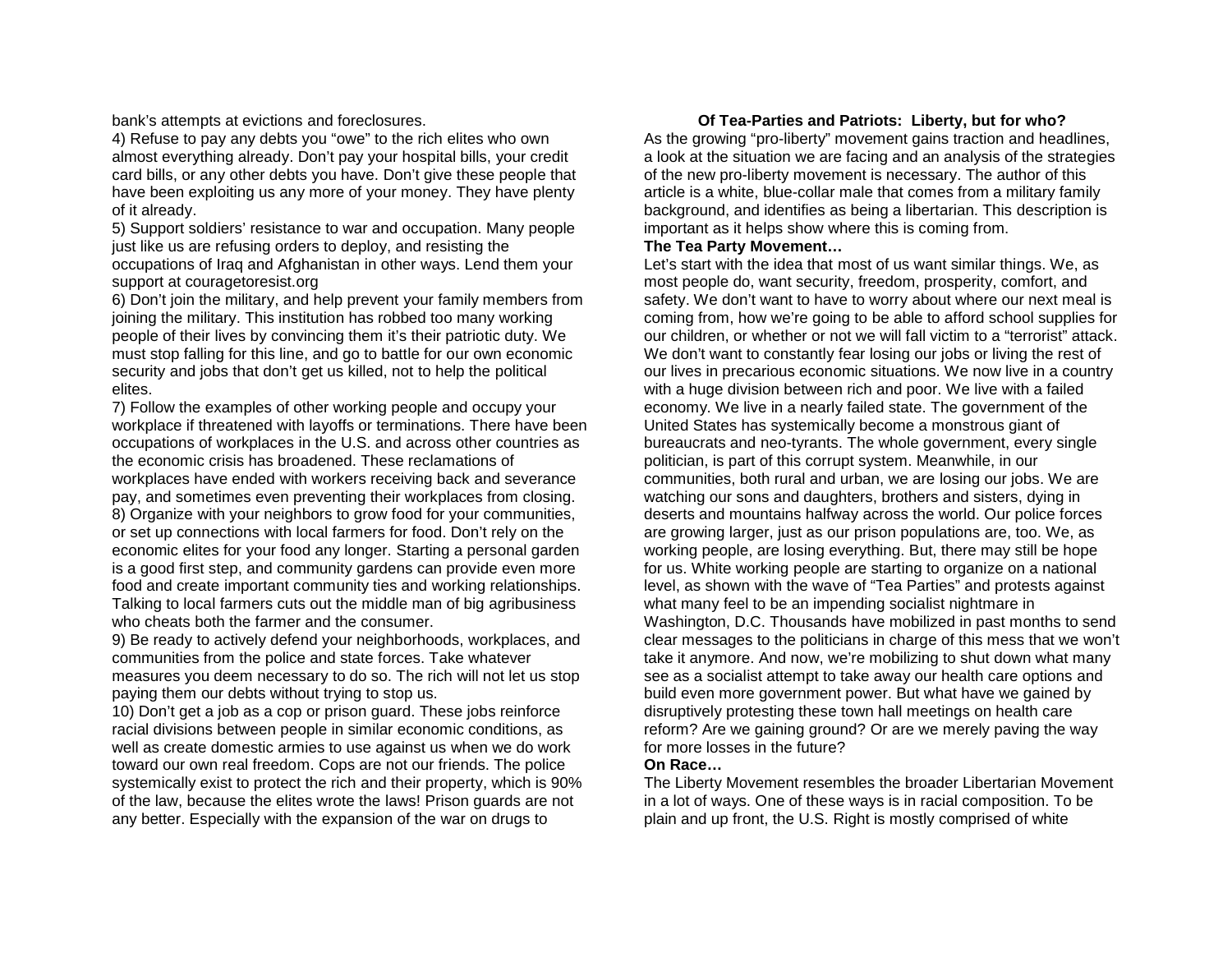people. The giant Tea Parties, our demonstrations and meetings are seas of white faces, with small sprinklings of nonwhite faces. Whiteness is defined in many different ways by many different people. To many, Jews are not white. Up until the mid 1900's, white skinned people of Irish and Italian descent were not considered white. Some folks still think this way. Today the category is broader, and, let's admit it, we know whether we're white or not. Most whites immediately become defensive when the word race is even brought up. We don't want to admit we think in these terms. We don't want to admit that race has anything to do with our lives or what's going on in this country. We'd rather pretend it doesn't exist and not talk about it. We can act like Ostriches all we want. It doesn't change that our movement is nearly completely white. Let's admit that, understand that, and move on to understanding what that means for us. **On Class…**

When people bring up the term "class", many white working people start to snicker. The calls of "leftist" or "socialist" or "pinko" come to the lips of many at the mere indication that someone may be conscious of class in America. Despite this, most white working people naturally view the world in terms of class, whether they'd admit it or not. Our realities are shaped by where we stand socially, economically, and politically. The vast majority of whites, like people of all other races, live in precarious social, political, and economic realities. We live paycheck to paycheck. We live off over-extended credit. We live in debt. We don't own much, if at all, in real estate. We live in stressful situations, where if one part of the chain breaks, we lose everything. Our very existence is one that includes insecurity and the chance of economic disaster. Most people in the upper classes of white society try to stifle this talk amongst us in the working or middle classes. Political, social, and church leaders try to erase the class line. But for those of us going home at night to trailers, slumlord owned apartments, dilapidated houses, or hard to pay mortgages, we shouldn't forget the large suburban homes and mansions that these leaders sleep in.

Class exists. Just like race, we can't make it go away by ignoring it. But why would we even want to ignore it? Our situation as working whites boils down directly to the idea of class.

#### **Liberty**

Typically, political scientists have defined the concept of liberty as a political idea that identifies that a person has the right to act

people who have common interests. In an historical sense, white skinned working people have overwhelmingly been convinced that our interests are based on skin color. We have to work for the betterment of the race, for our culture, for our identity. The truth, however, couldn't be further away. Whose interests do these beliefs really serve? White workers? Partially, the answer may be "yes". Working for the advancement of the white race at the cost of other races does buy us small relative privileges and for some, even a few luxuries. In the end, however, the rich benefit much more than we ever do. And those people aren't like us at all except in skin color; they are the elites in our society. We have a lot to gain by creating a new social paradigm and movement that goes beyond the idea of liberty being just a protection for property ownership. We have a direct interest in fighting white supremacy, the government, and capitalism, because all are used by the rich to keep us on the edge of disaster. Our freedom is intimately woven into the freedom of all working people. Until all working people are free, we will never be free as individuals, no matter what skin color we are. I want to end with concrete steps that we can take to work to build a movement for *real* Liberty, the kind that includes our economic security: 1) Actively work against groups like the Minutemen, the Klan, the Christian Identity Movement, and others that seek to divide us from other people based on their race, gender, sexuality, nationality or religion. These groups are traitors and ensure that we will never see freedom for ourselves or our families, as they keep us fighting other working people and not the real enemy: the rich. Disrupt their attempts to organize and to recruit. Make it known they are not welcome at gun shows or other events where you are present. Not joining their organizations isn't enough, we must actively stop them from organizing at all. Their diversions are keeping us from getting any closer to true Liberty.

2) Actively work against leaders of the New Liberty movement that organize against non-white people. Alex Jones, Ron Paul, David Duke, Lou Dobbs, Glenn Beck and others are trying to ensure that we will turn on migrants and other non-whites rather than turn on rich people, who happen to mostly be white.

3) Organize debtor's groups and renters groups in your community. We must come together with our neighbors to defend each other from foreclosures and evictions. Create contact lists of people in your neighborhood that can show up and help defend each other from the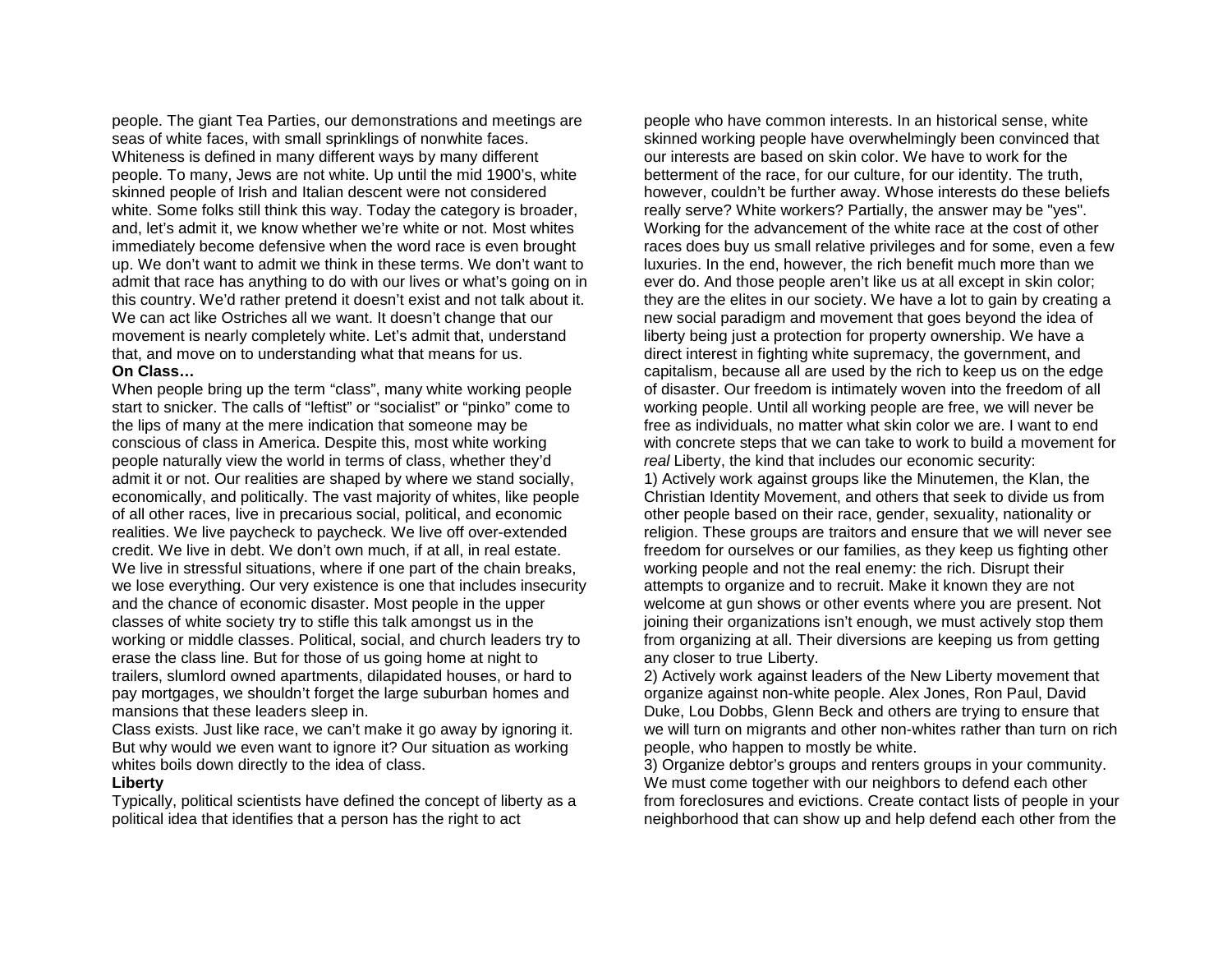members being killed in wars. And we will continue to not be able to do anything about it, unless we change our strategy and direction. **Moving Forward…**

If we as white working people envision a world of safety, freedom, and economic security in our communities, then we must act now. We have to start to identify our allegiances to those in the same economic situation as us, and not those who share our race but are filthy rich. We must create a revolutionary identity that can actively work against all the forms of domination the rich have us carry out, that end up ensuring we will never enjoy true liberty. Migrants and blacks are not our enemies. White rich people are *not* on our side. We must start to work alongside movements of non-white people against all predatory political, economic, and social systems. This means not just working against big government, but also working against capitalism. The state and capitalism are two faces of the same coin, a coin that is used by the rich against us. We also must work actively against white supremacy in all its incarnations. Our future depends on this. **If we as white people want to enjoy freedom, then we must not be used by the rich to deny it to others.** The more we act as foot-soldiers for the rich, the more we ensure that our own freedom is also unattainable. In the past, our ancestors were tricked into an allegiance to whiteness, to being white. We were made to feel that we can relate to other white

people, no matter how poor or rich. They're white like us, and we can identify and feel comfortable with that. So of course, our natural enemies seemed to be non-white people. The problem with this idea is that we've had it wrong for centuries. We've been kept blind to the true nature of what is afoot here, to what is really going on. Look around us. Who fills the trailer parks or rental housing with us? Who works in the factories, service industry, or fast food restaurants with us? Who is beside us working on the construction site of expensive housing we'll never be able to afford? Who is just trying to make a decent, comfortable life for themselves just like us? Is it rich people, especially white rich people? Hell no, it isn't. They have been very comfortable for centuries. They don't need affordable healthcare or social security or Medicare one way or the other. They have the money to live comfortably for the rest of their lives if they never lift another finger. No, it's brown people, black people, red people who are in the same situation as us. So then why would we ever have viewed them as our enemy? Alliances, traditionally, are made by

according to their own will and desire. This is how many Americans would like to think about liberty. At Tea Parties, political meetings, and other gatherings, most of us keep this image of liberty, of true freedom, deep in our hearts. It tends to motivate how we view the rest of the world and our relationship to it. We see liberty manifested here in the U.S., and the founders of this country dying to ensure it existed.

#### **The Other Liberty…**

Let's be clear, however about the concept of liberty. We've all been duped, plainly and simply. On this land, the concept of liberty as defined in the previous context has never existed. In fact, we've had the wool pulled over our eyes so tightly, that we can't even see how the word has changed meanings and been used against us. Historically, because of the conditions in the United States, the concept of liberty in this country has taken on a much different connotation than the one previously stated. Liberty, in the United States, has become synonymous with the protection of rights to own property. To many of us, this doesn't seem like a contradiction. Part of being able to determine our own wills and act in true freedom is being able to own property. We define freedom by the ability to own objects, to own land, to own cars, to own firearms. And we defend this right to own private property to the death. However, the right to own as much property as you can is the same right that allows for the rich and elites to own more than their fair share. The right to property has become the legal and social basis for the rise in power of the robber barons on Bailout Boulevard (Wall Street). Because it's a protected right to own water resources, because it's a protected right to own more land than you will ever live on or work on, because it's a protected right to own apartments and price gouge your tenants for rent, because it's a protected right to own a business and pay your workers next to nothing, because we as white working people have helped protect these rights, we've laid the foundation for our own misery. The concepts of freedom and private property, then, are at direct odds with each other. How can we be free when a corporation owns the rights to our water? How can we be free when a bank owns the land that our house sits on? How can we be free when all of our food is owned by corporate agribusiness? How can freedom exist when a small minority can own the very things we need for survival? We've become casualties of this way of thinking for centuries. The idea that protection of the right to own things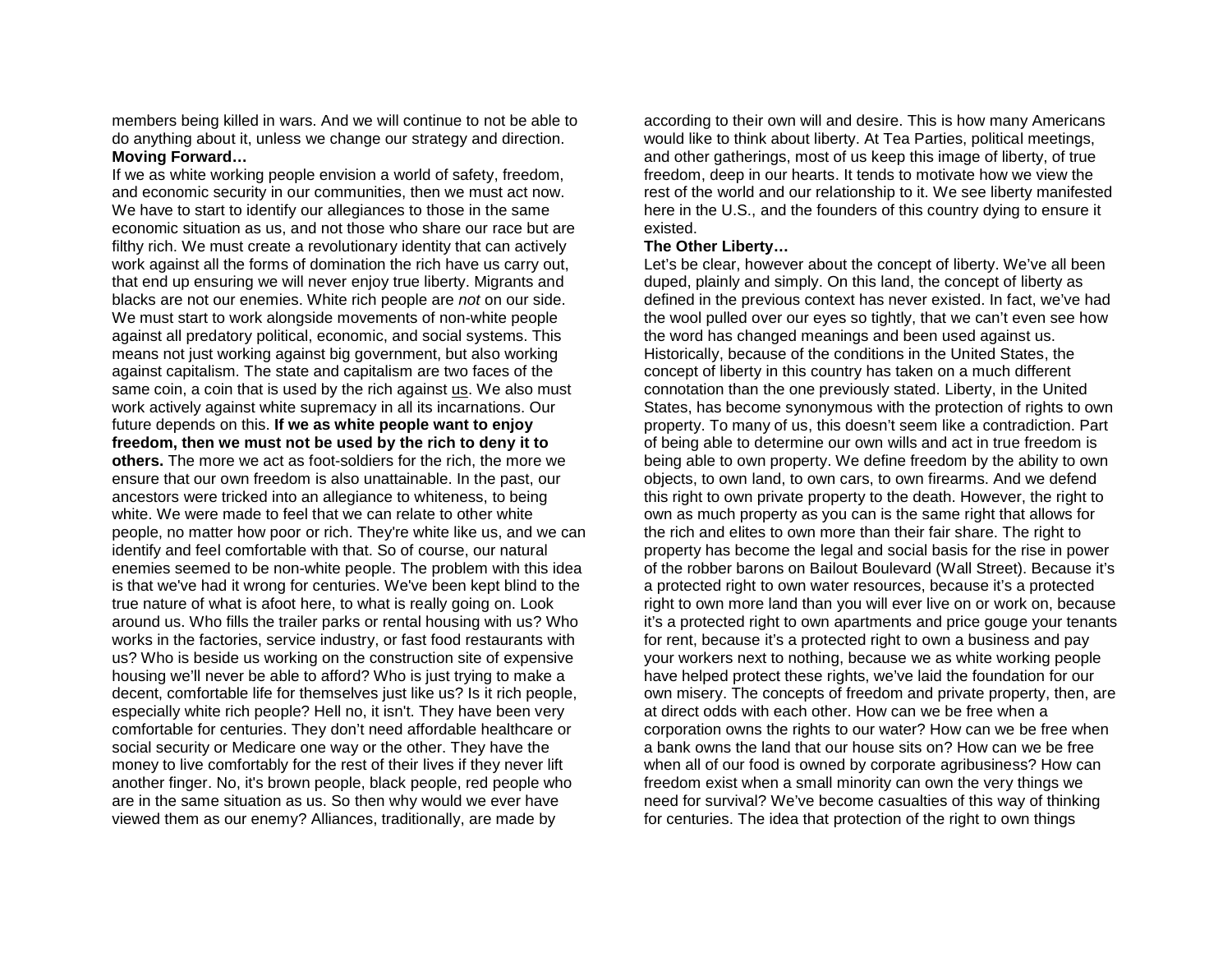everyone needs and liberty are one and the same has allowed for the rich, the political and economic elite, to swindle the rest of us. In the name of freedom and liberty, we protect the right of 5% of the residents of this country to maintain ownership over 90% of the property and stuff of survival in this country. Modern liberty has become the freedom to starve, the freedom to lose our jobs without notice, and the freedom to have a bank take back its property from underneath us. While the rich in this country pillage our paychecks, destroy our retirement funds, and take away our livelihoods, we allow it to happen. After all, liberty doesn't exist without the protection of these property rights for the rich to own that property. By its very nature, the concept of private property has destroyed us and allowed the rich to tread all over us. And it's this thinking that has distorted our current "Liberty" Movement.

#### **The Liberty Movement…**

This new manifestation of centuries old U.S. patriotism has spread across the country like a wild fire. Tea Parties, large mobilizations denouncing a rising socialism in this country, were held in cities across the U.S. in the Spring and early Summer. New organizations on college campuses and within communities have sprung up to continue the organizing efforts. The main enemy is President Barack Obama. His policies resemble an attack on the American way of life, and they must be stopped. Led nationally by rich, politically ambitious organizers, these rallies have brought together thousands of mostly white working class participants like me to start to fight back against this onslaught from the left. However, many contradictions appear within our movement. Thousands of people who have had or will have to rely on unemployment payments, social security, and Medicare fill the ranks at demonstrations calling for an end to socialized services. Full of fear about socialism and an attack on liberty (meaning property rights, as explained above) we turn against our own interests and sell out our own needs to fight the new socialism. The unpleasant reality for us working people who participate in this new movement is that we're being used by these rich leaders within the movement to protect their interests, not ours. But that's nothing new.

#### **A History Of Playing For The Wrong Team…**

The history of non-rich white people has been a history of being exploited. However, we've been an exploited people who are allowed to exploit even *more* exploited people. While our forefathers

program that benefits nobody but the rich people on both sides of the border! The new Liberty Movement defends the liberty of rich people to own property, while attacking the liberty of brown working class people to move to where they might have a shot at a better life. **We're Failing And Being Used…**

The new Liberty Movement is not a failure. It's highly successful for accomplishing what the leaders of this movement want. If our interests as whites more closely mirror those of other working people, the interests of the rich and political elite within our own movement mirror those of the rich and political elite within the government and on Wall Street. The "leaders" of our own movement seek to keep the infighting amongst working people of all backgrounds and colors alive. Again, if we're too busy fighting each other, then we can't fight them. We are being used at these mobilizations to support things that don't benefit us. We're fulfilling our old role of being foot-soldiers for the elite, keeping other poor and working people from getting a chance at a better life. We've been blinded again, just like when we were told that blacks would take our jobs during Jim Crow. How else can we explain the willingness of hundreds of people without healthcare to actively work against legislation that would provide healthcare to them? Or people who rely on Medicare protesting government-run healthcare? And the worst part is that we really don't gain anything from this situation. We're failing ourselves. All of our work within the New Liberty movement, all of our energy, money, and talents are going to reinforce the same predatory economic, political, and social systems that keep us, as white working people, exploited and living in one paycheck away from catastrophe just like non-white working people. Our allegiances to these leaders, to people like Ron Paul, to people like Alex Jones, to people like Lou Dobbs, Rush Limbaugh, Glenn Beck, and Sarah Palin, our acceptance of their white populist talk, our willingness to attack migrants, to disrupt attempts to provide healthcare to people just like us, our willingness to cling to these ideas of the rich man's "liberty," the protection of property and not of people, are the biggest reasons that we are doomed to continue to live this way. We will continue to live paycheck to paycheck (at least those of us that have jobs) and in fear of eviction or foreclosure. We will continue to have to choose between new schoolbooks for our kids or a healthy dinner for our family. We will continue to see our retirement funds looted, our world destroyed, and our family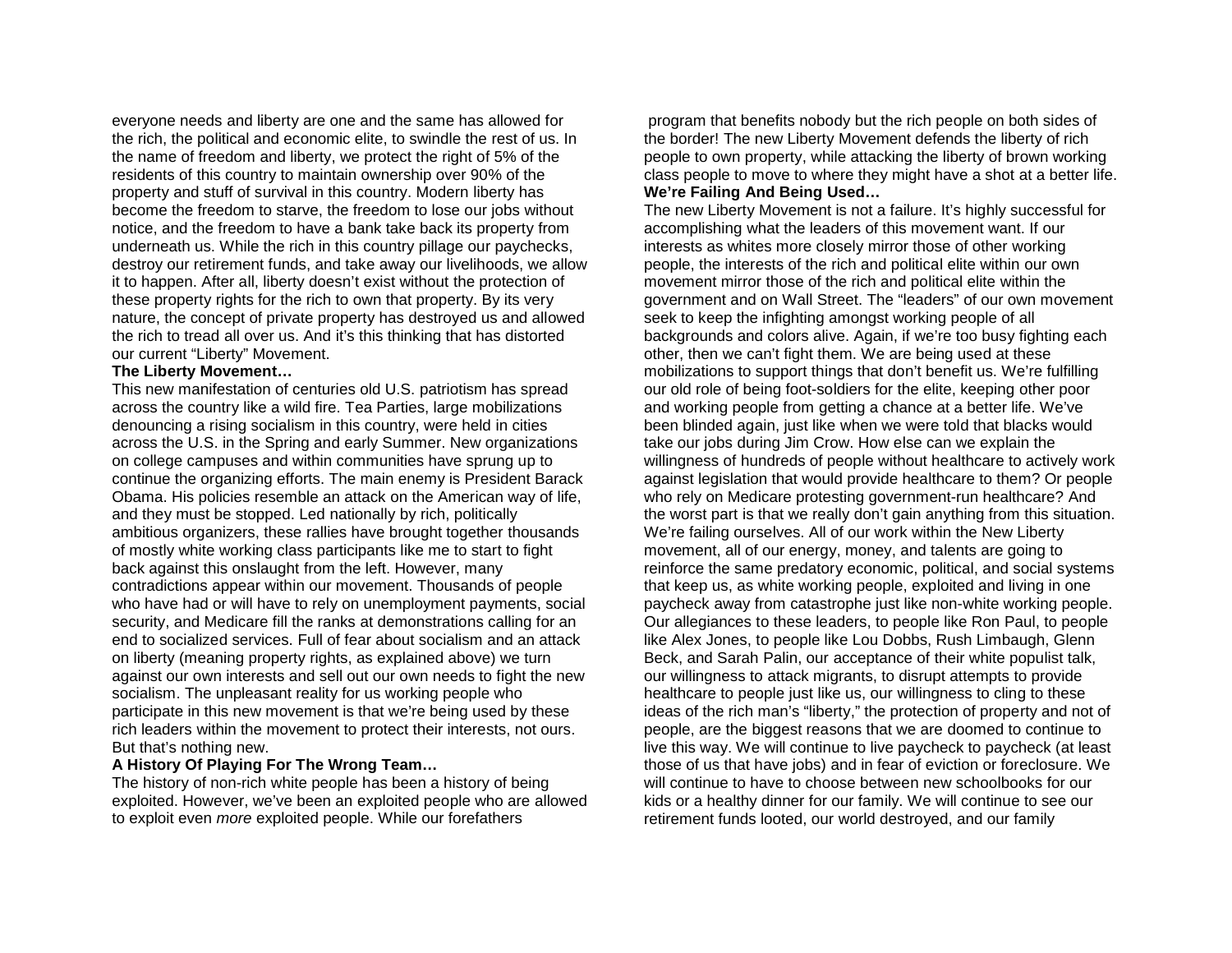health care because I don't make enough money. Until we get rid of that property-based economic relationship, I'll gladly take social services from the state, just to level the playing field a bit between me and the rich elites and the politicians they provide the contributions to for them to make it into elected office.

#### **Migrants And Other Scapegoats…**

Perhaps the most glaring example of how white working people are playing for the wrong team, and how the new Liberty Movement actively works against the liberty of all people, especially non-white people, is the role that the movement plays in the debate on immigration. One of the attacks leveled at the government by the Liberty Movement is the government's failure to secure the border. The faulty logic of our movement becomes quite clear at these times. We have allowed ourselves to be convinced of the ridiculous notion that mostly brown skinned immigrants from Mexico or other countries are our enemy, that they are somehow stealing our jobs, that they somehow really threaten us. Let's get real. Who's really stealing our jobs? Even with a generous estimate of the number of illegal immigrants working in the U.S. at 6 million (notice I said *working*, not living), this stands in stark contrast to the low-end estimate that nearly 50 million jobs will have been lost to outsourcing by 2015 since NAFTA came into effect in 1994. Well, let's ask ourselves, who's really stealing our jobs? Poor Mexicans? Or rich, mainly white CEOs who move their operations out of the U.S.? Leaders of the new Liberty Movement feed us ridiculous ideas of the "invading" brown hordes, and the rich whites that make up the upper echelons of organizations like the Minutemen and other similar groups salivate over our reactions. If we're busy fighting the Mexicans at the border, and busy trying to round up all the "illegals" then we're too busy to fight the real enemy, that one that keeps eluding us, who we can never seem to win against, the rich and political elite. Most of us that keep falling for these lines initially might mean well. Heck, we only want to defend our families and our communities... but in reality, we're weakening them even more, by fighting our potential allies, and diverting our attention from the real enemy. And why are all these brown skinned immigrants coming here in the first place? Why is there this sudden rush in the last thirteen years to get into this country? 80% of all illegal immigrants have entered since 1994. Why is that? What happened in 1994 that affected working people in Mexico just as it affected us? The passage of NAFTA, a free trade

lived in tenements and slums for centuries, we've also been used by the rich to attack our neighbors, co-workers, and friends of different colors, religions, and nationalities. Since the colonization of the Americas in the late 1400's, white working people have been the foot-soldiers of political and economic elites seeking to dominate and control land, resources, and wealth, all at our own expense. We have enlisted in armies to slaughter Native people. We've been slave catchers to trap and enslave Africans. We've been police officers to crack down on non-white people. We've been prison guards to keep other people with similar backgrounds as us locked up. We've been settlers, occupiers, colonizers, and conquerors, but these roles have done very little to benefit us, on the whole. We've been used to benefit a small minority of politicians, bosses, and aristocrats. The blunt reality is that for the last five hundred years on this continent, white people like us have been used by rich white people to colonize for, kill for, work for, and then defend the property rights of those same rich white people, all the while sacrificing our own needs, wants, aspirations, and even lives. It really is as simple as that. No one denies the history of what has happened at working people's expenses. Wars, poverty, homelessness, wage slavery: these are all ills created by someone, and perpetuated by us, the same workers who suffer these ills, in the hope that we will be spared. For some five centuries we've been used by the rich from our own race to promote their agenda and we've suffered because of it. Yet, somehow, we've still been convinced that it is in our interests to protect the rights of the rich to own as much property as they can, to protect the right of the extremely rich to even exist, to protect these same rich people who would just as soon see us die for their benefit in wars or as police or prison guards. The heart of the matter is that for the last five centuries, we've been too busy fighting the people who should naturally be our allies against these injustices. The rich whites have used our skin color against us by using our common whiteness to convince us that we are on the same side as them. They have used our human nature of fearing people who are different or unknown against us. They've blinded us in the past with racist ideas of "white supremacy" and "white pride" and "white nationalism" into fighting people of other races who are just like us. And the New Liberty Movement plays directly into this situation, and turns us, as white working people, against our natural interests, and against our natural allies. We're still being used by rich whites to